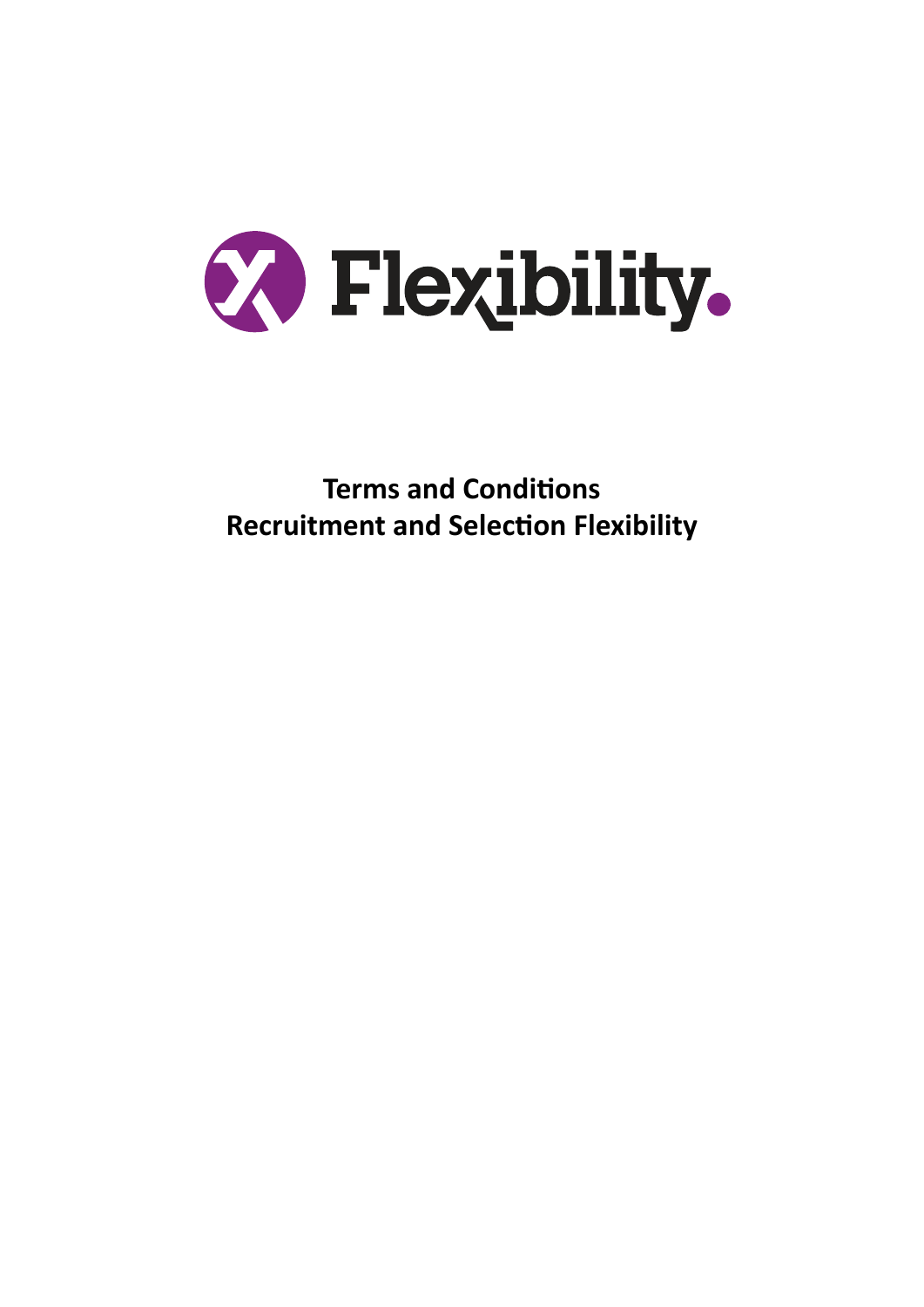

#### **Article 1: Applicability**

These Terms apply to all contracts, offers and agreements on the recruitment and selection of candidates by Flexibility.

### **Article 2: Assignment/commission**

In these Terms and Conditions shall apply:

1. An assignment for recruitment and selection includes the order to recruit and select a candidate with the intention of establishing a direct working relationship. The client and Flexibility draw a written confirmation per assignment up.

2. An assignment for recruitment and selection concludes when the client accepts the proposed candidate or by the expiry of the agreed maximum duration of the contract, or by mutual consent.

# **Article 3: Required data and obligations Flexibility**

The client provides Flexibility with all necessary information required for recruitment and selection. Flexibility endeavours , within the term agreed with the client after the client has signed the contract , to select candidates who meet the demands and expectations of the client, based on the information supplied by the client.

#### **Article 4: Secrecy and confidentiality**

1. Flexibility undertakes to maintain confidentiality with regard to all information received by the client and deemed by Flexibility to be confidential in the context of the task.

2. Candidates' data are to be treated as confidential by the client and must not be passed on to third parties.

#### **Article 5: Non-discrimination**

Each candidate has equal opportunities in the Flexibility recruitment and selection activities regardless of age, sex, marital status, sexual orientation, convictions or beliefs, politics, race, ethnic origin or nationality, without prejudice to the objective and actual job requirements and provided the candidate meets the requirement of the assignment.

# **Article 6: Candidate Selection**

1. The client is responsible for his final choice of a candidate.

2. Flexibility is not liable if the candidate does not appear to meet the requirements or expectations of the client, unless this is a demonstrable result of acts or omissions of Flexibility in conflict with the provisions of Article 3.

3. Possible liability is in this case limited to direct damage to the client and to the maximum payable brokerage commission in relation to the commission to the client.

4. Flexibility can never be held liable for damages and / or losses - including consequential damage - resulting from actions and / or omissions of a candidate introduced by Flexibility with whom the client has entered an employment of any kind, directly for themselves and / or by third parties or for third party, (partly) due to the assignment by Flexibility.

# **Article 7: Compensation**

1. For the recruitment and selection procedure, the client will owe Flexibility a brokerage fee equal to the amount specified in the confirmed assignment. The brokerage fee is payable when the client , through or for third parties, enters any working relationship with the candidate. The fee is based on a percentage of the gross annual income (including holiday allowance and any applicable fees) based on a